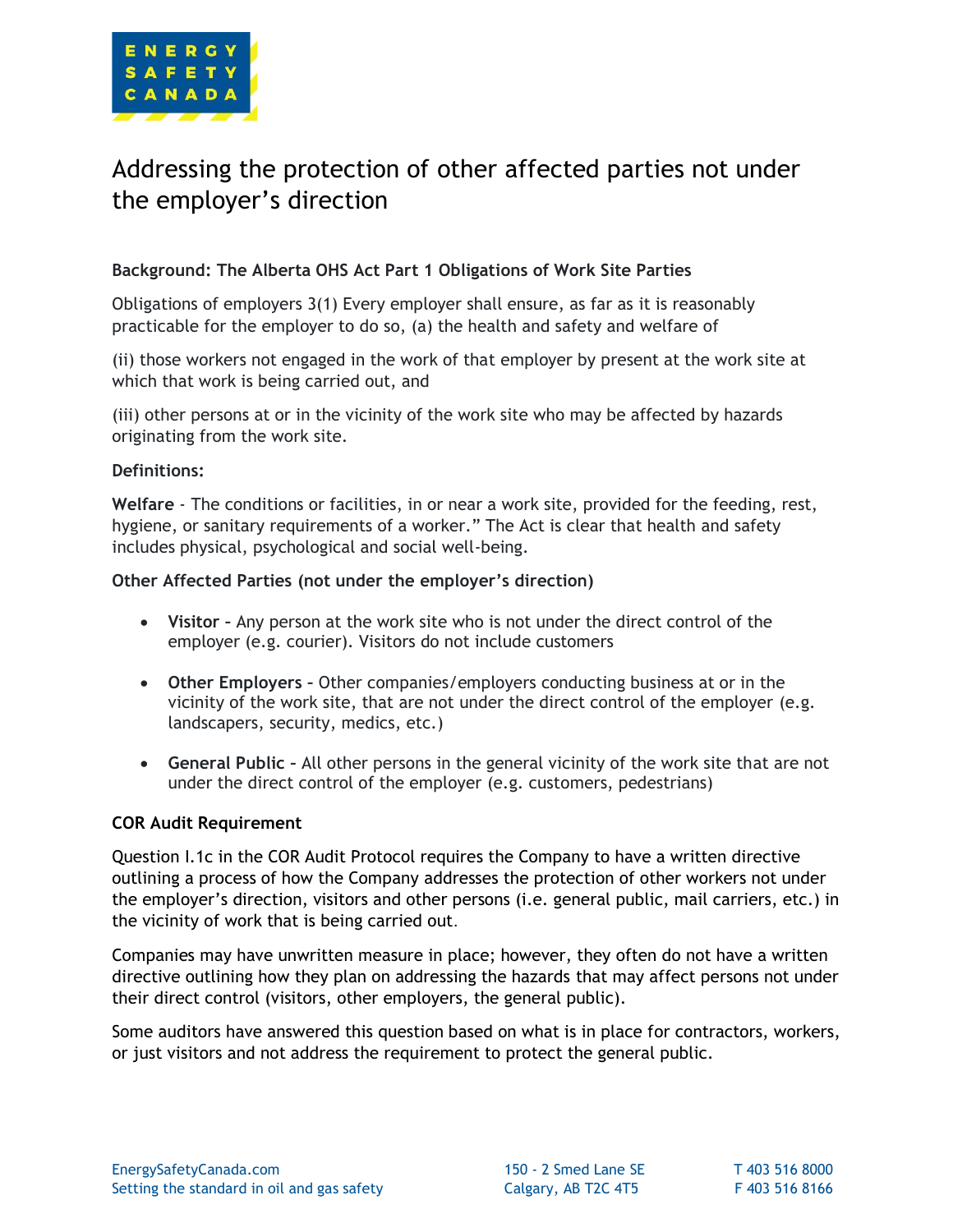

## **What Employers can do**

Employers are obligated to protect their workers and other individuals at or around the work site from potential hazards. Workers also have an obligation to take reasonable care to protect the health and safety of themselves and others in the vicinity of the work site.

Start with developing a directive document that indicates your obligations as an employer, supervisor and worker on site. Indicate how your company plans to identify and address all potential hazards and review hazard assessments on an ongoing basis to help identify any additional hazards. The directive should ensure all identified existing and potential hazards are addressed and adequately controlled. It should also identify how further mitigation plans will be developed if hazards may extend further than the general work site.

## **Considerations**

- Keep pathways, entryways and loading docks clear of water, ice and snow.
- Keep snow shovels and de-icer or sand near these areas.
- Make sure parking lots are plowed, sanded and well lit.
- Check that heating, ventilation and monitoring systems are ready for winter.
- Inspect heating and cooling systems for proper function and make sure all work areas have appropriate ventilation.
- Test carbon monoxide detectors or monitoring equipment, and exhaust systems.

Consider how hazards from the work site may impact the general public

- H2S release which impacts residents and landowners
- A fire that spreads to adjacent land
- Contaminated clothing taken home to launder
- A dropped object which leaved the guarded area

### **How Auditors should be assessing and answering the question**

### **Guidelines**

Review policies or procedures to verify the company has a process in place to address the protection of other workers not under the employer's direction, visitors and other persons (i.e. general public, mail carriers, etc.) in the vicinity of work that is being carried out.

### **Scoring:**

Score 100% if a statement within a policy or procedure addressing each of the requirements (visitors, other employers and the general public) is found,

Score 0% otherwise.

### **Validation Note:**

Note should include:

- The score applied.
- A summary of how the process addressed the protection of others at the worksite not directed by the employer.